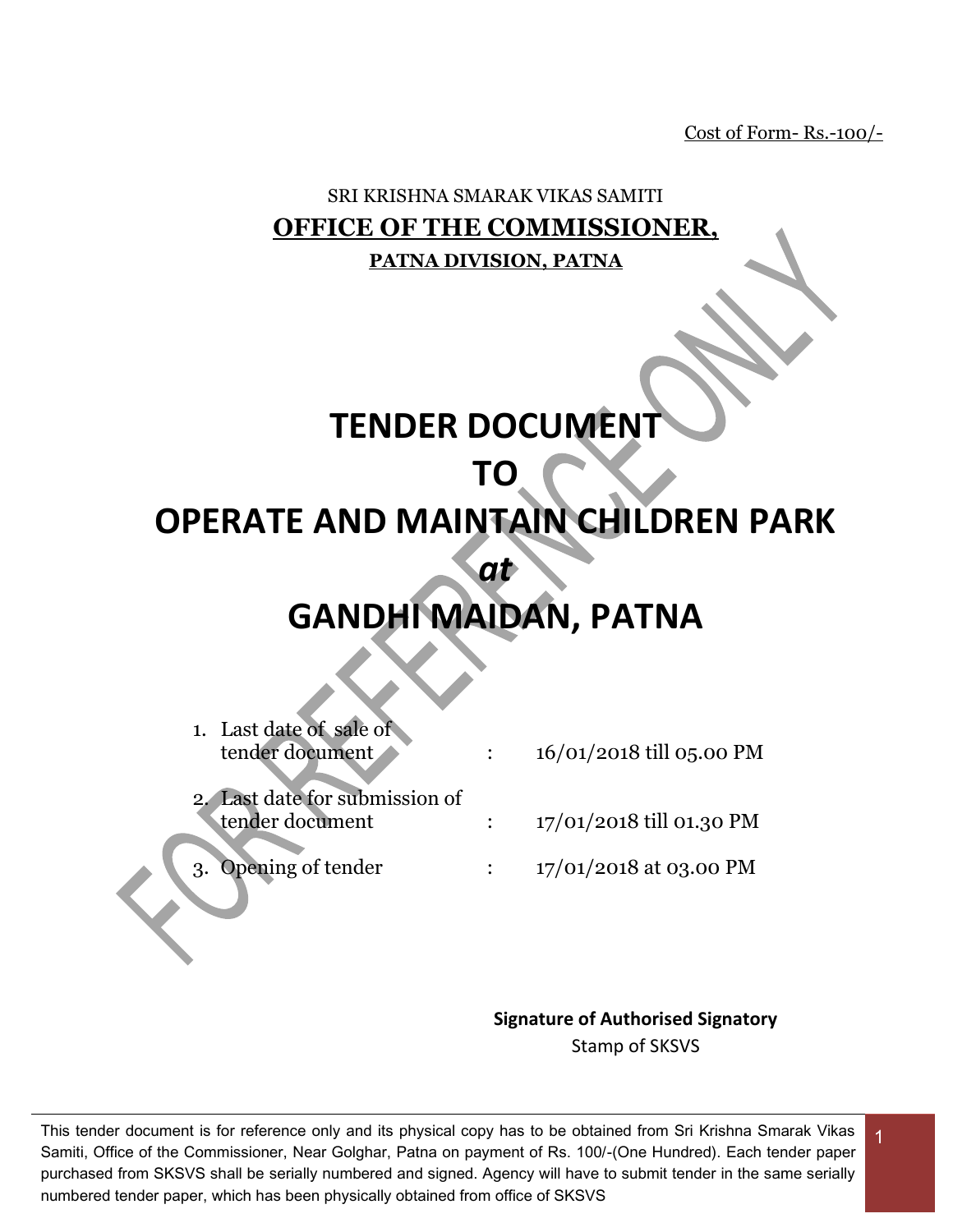### **1. INTRODUCTION**

Sri Krishna Smarak Vikas Samiti (SKSVS) is a non–profit society registered under the Society Registration Act 21, 1860. It is a body bestowed with authority for management of Gandhi Maidan and Sri Krishna Memorial Hall, Patna.

In view of the huge inflow of people in this historic Gandhi Maidan and prospective demands, Children Park at Gandhi Maidan has been brought into existence to attract the kids/children for their leisure activities. This Children Park envisages a modern and healthy playing environment.

SKSVS is seeking an agency to operate and maintain Children Park at Gandhi Maidan, Patna. Hence this Tender is called from the interested and suitable company/ firm/agency.

### **2. DESCRIPTION OF CHILDREN PARK**

The Children Park is constructed in Gandhi Maidan near Gate No-5. The total area of this park is approximately 9750 sq.ft. (30"x325" sq.ft). Total 42 playing equipments are installed in the park with 27 types of different equipments :-

| S.No. | <b>Particular</b>                    | Length         | Width          |  |
|-------|--------------------------------------|----------------|----------------|--|
| 01    | Shark Spring Rider PGKD 27           | 1.8            | 1.4            |  |
| 02    | Jumbo Spring Rider PGKD 36           | $\overline{2}$ | 1.5            |  |
| 03    | Duck Spring Rider PGKD 11            | $\overline{2}$ | 1.5            |  |
| 04    | Roto Mini Wave Slide ROSD 19         | 3.8            | 1.6            |  |
| 05    | <b>Combination Set 4 in LPGKD 02</b> | 3.9            | 2.6            |  |
| 06    | Combination Set 3 in I PGKD 03       | 3              | 2.6            |  |
| 07    | Dolphin See Saw PGSS 07              | 1.4            | $\overline{2}$ |  |
| 08    | <b>Elephant See Saw PGSS 06</b>      | 1.4            | $\overline{2}$ |  |
| 09    | Multy Seater Sea Saw PGSS 04         | 1.5            | $\overline{4}$ |  |
| 10    | Steer Go Round PGMR 10               | 4.5            | 4.5            |  |
| 11    | Cycle Merry Go Round PGMR 12         | 2.2            | 2.2            |  |
| 12    | FRP Platform MGR PGMR 08             | 3              | 3              |  |
| 13    | Animal MGR PGMR 02                   | 3.1            | 3.1            |  |
| 14    | Four Seater MGR PGMR 05              | 3.1            | 3.1            |  |
| 15    | Twinder Go Round PGMR 01             | 2.5            | 2.5            |  |

2

#### **Description:-**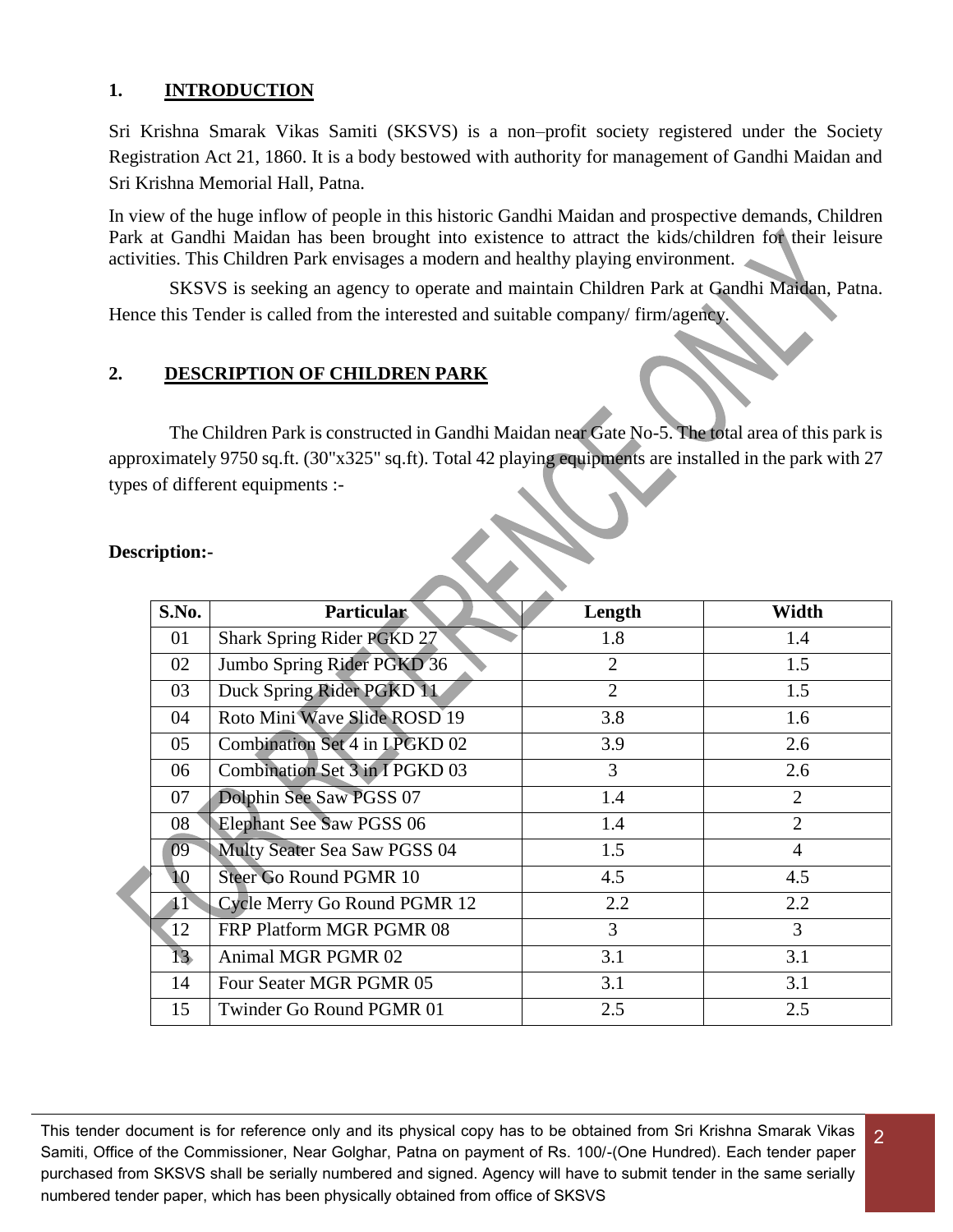| 16 | Circular Swing PGKD 06          | 3   | 2.5              |
|----|---------------------------------|-----|------------------|
| 17 | Flying Butterfly PGKD 05        | 3   | 2.5              |
| 18 | <b>Balancing Bridge PGTH 03</b> | 8.3 | 1.8              |
| 19 | Disc Challenger PGTH 01         | 5.5 | 2.1              |
| 20 | Four Seater Arc Swing PGSW 01   | 7.5 | 2.5              |
| 21 | Triple Wave Slide PGSD 45/46    | 6.5 | 3.5              |
| 22 | Straight Curve Slide PGSD 37    | 5.7 | 1.8 <sup>5</sup> |
| 23 | Metal Roller Slide PGSD 51/52   | 7.1 | ∍                |
| 24 | Multi Lane Slide PGSD 21        | 8.7 |                  |
| 25 | MAPS 14                         | 7.5 | 7.4              |
| 26 | <b>MAPS 02</b>                  | 8.5 | 7.5              |
| 27 | MAPS <sub>43</sub>              | 13  | 7.4              |

\*\*The above description can be changed without notice at any time.

### **3. ELIGIBILTY CRITERIA**

Tender shall be evaluated in two stages:-

- *1. Technical evaluation of proposal* 
	- a) Earnest money of Rs.5,000/- is to be paid along with the technical bid through D.D. in favour of 'Sri Krishna Smarak Vikas Samiti' payable at Patna

3

b) Company/ firm must provide photo copy of Pan Card.

The user charge levied by the agency shall not exceed the following:-

Entry Fee – Rs. 5/- per person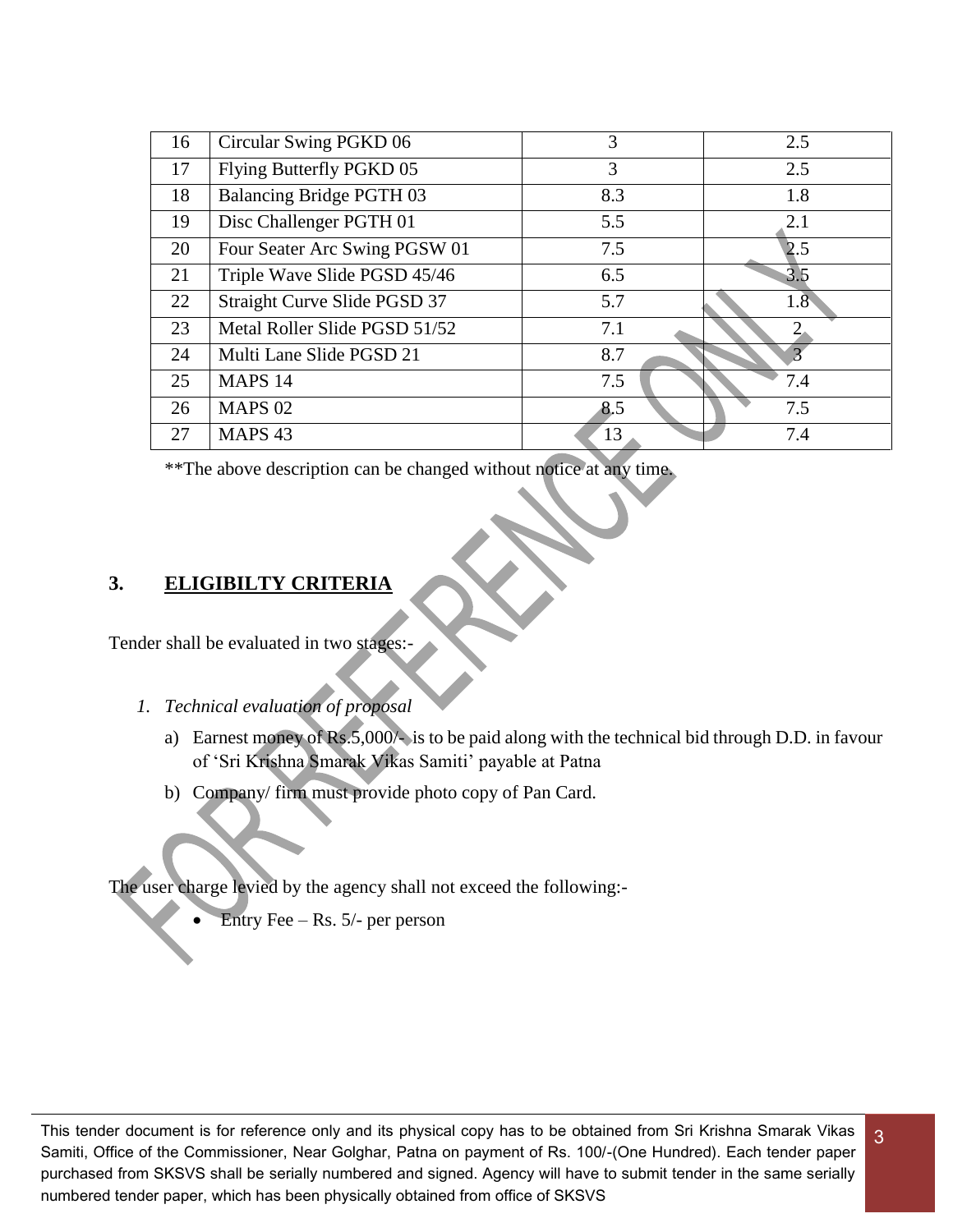# **4. Financial Bid (Separate sealed envelope)**

The Agency shall be selected after fulfilling the terms & conditions of the technical bid and the bidder who offers the highest amount will be considered.

Financial proposal would be the net amount payable to SKSVS on a monthly basis within the 7<sup>th</sup> day of every month.

The bidder fulfilling Technical Stage will be shortlisted for financial evaluation.Claims without documentary evidence will not be considered.

SKSVS reserves the right to verify the claims made by the Bidders and to carry out the capability assessment of the Bidders and the SKSVS decision shall be final in this regard. SKSVS may, in its absolute discretion, waive any of the conditions and/or requirements in the TENDER in respect of any or all of the bidders.

# **5. OBLIGATIONS OF THE BIDDING AGENCY**

- 1. The Agency shall use only the space earmarked for the Children Park, and shall not use any other space for any other purpose. The agency shall not use any space for any advertisement etc.
- 2. The agency is responsible for maintaining and cleanliness of the area at all times.

# **6. Guidelines for scope of work:**

- 1. Proper park timing as decided by SKSVS should be strictly maintained on a daily basis.
- 2. Proper maintenance of all park equipments.
- 3. Proper cleanliness and hygiene shall be maintained in the premise which includes inner and outside boundary wall. Any litter thrown anywhere in the Children Park area due to the activities of the Person has to be cleared/collected by the Agency only.
- 4. First Aid Medical Box is to be kept and maintained by the agency all the time in case of meeting any casualty.
- 5. The playing equipments should only be used by the children and shall not be allowed to use/ misuse it by any adult person.

# **7. DECLARATION OF SUCCESSFUL BIDDER**

Upon acceptance of the Proposal of the tenderer financially qualified with or without negotiations, SKSVS shall declare the tenderer as the Successful Bidder.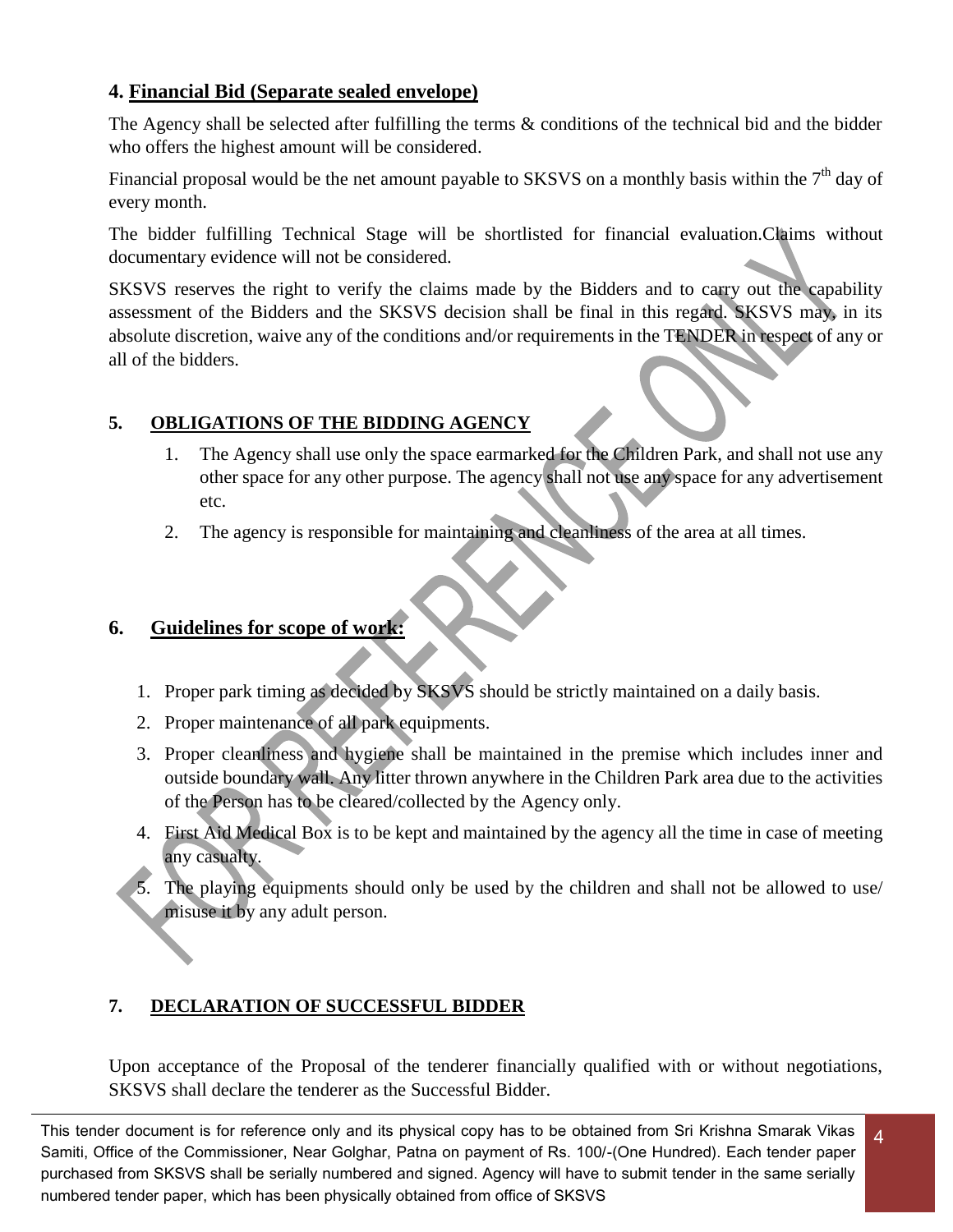# **8. NOTIFICATION**

SKSVS will notify the Successful Bidder by a Letter of Award (LOA) that its Proposal has been accepted.

# **9. RIGHT TO ACCEPT OR REJECT PROPOSAL**

SKSVS reserves the right to accept or reject any or all of the Proposals without assigning any reason.

SKSVS reserves the right to invite revised Proposals from Bidders with or without amendment of the Tender Document at any stage, without liability or any obligation for such invitation and without assigning any reason.

# **10. OVERALL MANAGEMENT**

The Agency must employ adult and efficient labour/ Staff only. Employment of child labour will lead to the termination of the contract. The successful bidder shall engage only such workers, whose antecedents have been thoroughly verified including character and other formalities.

The agency shall ensure that all the workforce deployed should be in proper uniform while on duty.

# **11. TERMS AND CONDITIONS**

- 1) The SKSVS shall award work to the Agency for 11 months. If the Operation and Maintenance of Children Park by the existing Agency found satisfactory **,** it may be further extended for the next term.
- 2) If there is any damage to any public property/ facilites at Gandhi Maidan or any payments due to SKSVS or any demand from any authority to SKSVS regarding dues payable by the Agency, the Bidder shall be liable to pay the same, failing which SKSVS will take action against the Agency.
- 3) The Agency shall obtain prior permission of SKSVS before carrying out any kind of modifications in the work schedule or before putting any furniture and fixtures in the Children Park.
- 4) Inspection of the Children Park area may be conducted by any officer/ employee of SKSVS at any time and day.
- 5) The proposed operation of the Children Park timings would be from 06:00 AM till 08:00 PM,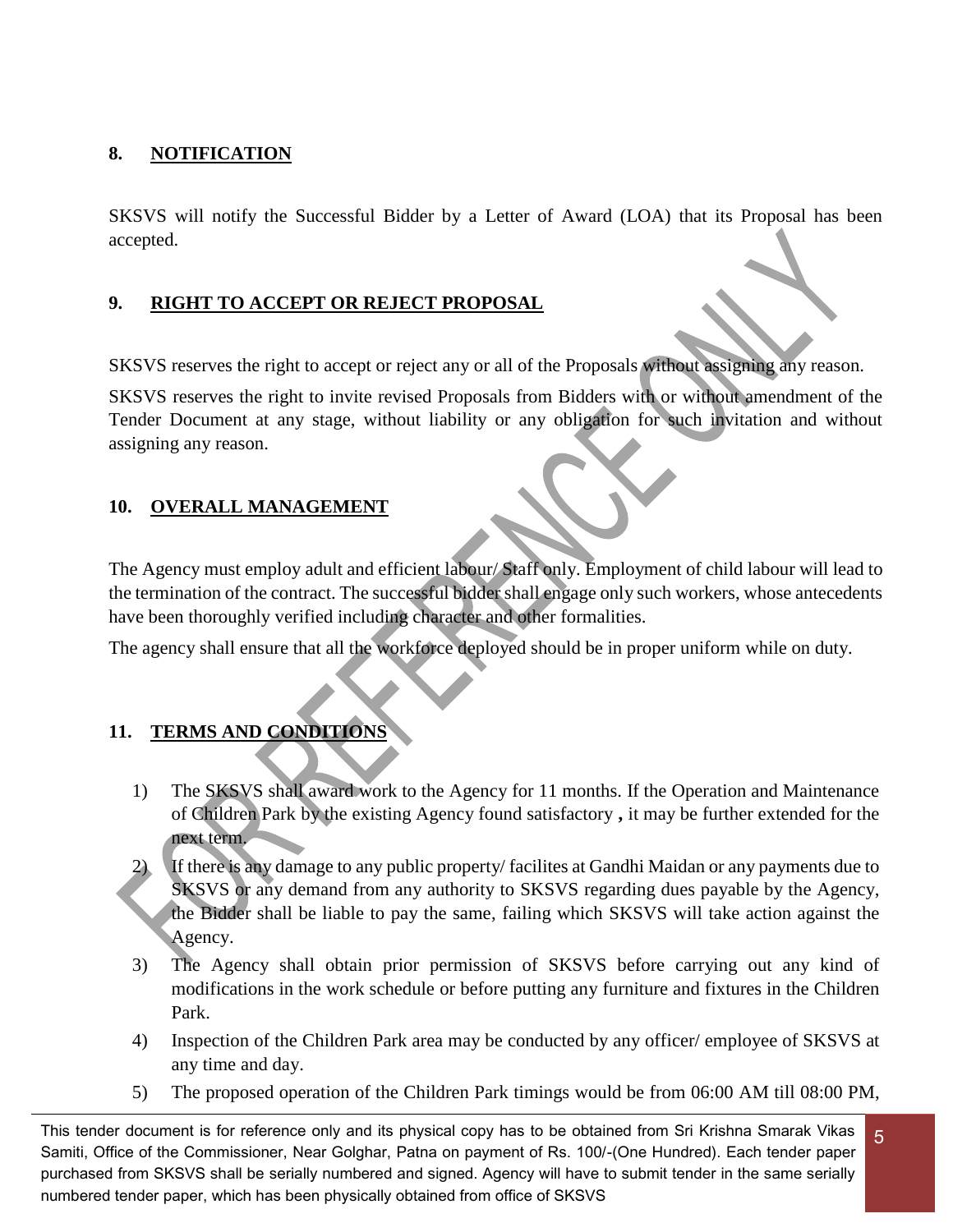but it may be changed as per directions of SKSVS.

- 6) The Agency shall hand back the Children Park space along with its adjoining infrastructure in original condition to the SKSVS after termination of the agreement.
- 7) The Agency shall carry out only the specified approved activities in and around the Children Park and shall not carry out any unspecified activities in contravention with the LOA. If the Agency indulges in carrying out any unapproved activities, the SKSVS shall be at liberty to cancel the LOA after giving one week (seven days) written notice to the Agency.
- 8) The Agency shall maintain the Children Park without causing any damages to the park, its surroundings and the environment during the LOA term.
- 9) The SKSVS reserves the right to cancel allotment at any point of time after giving one week (seven days) written notice to the Agency and also the right to inspect and control the maintenance and operational work undertaken by the Agency at all times and the Agency shall have to obey the orders and directions issued by the SKSVS in this regard. However in case of emergency or other compelling circumstances, SKSVS may stop operation of this Park at any time.
- 10) Cleanliness has to be maintained in the allotted area. Any litter thrown anywhere in the Children Park area due to the activities of the Person/Firm/Agency has to be cleared/collected by the Agency only.
- 11) Any other condition found necessary by management shall be included after discussing the LOA.
- 12) No advertisement panels shall be allowed either inside or outside the Children Park.
- 13) The successful bidder shall have to deposit bank guarantee/demand draft of Rs. 50,000/- (Fifty Thousand) as performance guarantee at the time of LOA for the assigned work.
- 14) The above Terms and Conditions are included in the LOA.

Agency agreeing the above terms and conditions, satisfying the above eligibility conditions and interested in running the above activities should give the **financial bid** with their agency profile.

This tender document is for reference only and its physical copy has to be obtained from Sri Krishna Smarak Vikas Samiti, Office of the Commissioner, Near Golghar, Patna on payment of Rs. 100/-(One Hundred). Each tender paper purchased from SKSVS shall be serially numbered and signed. Agency will have to submit tender in the same serially numbered tender paper, which has been physically obtained from office of SKSVS

6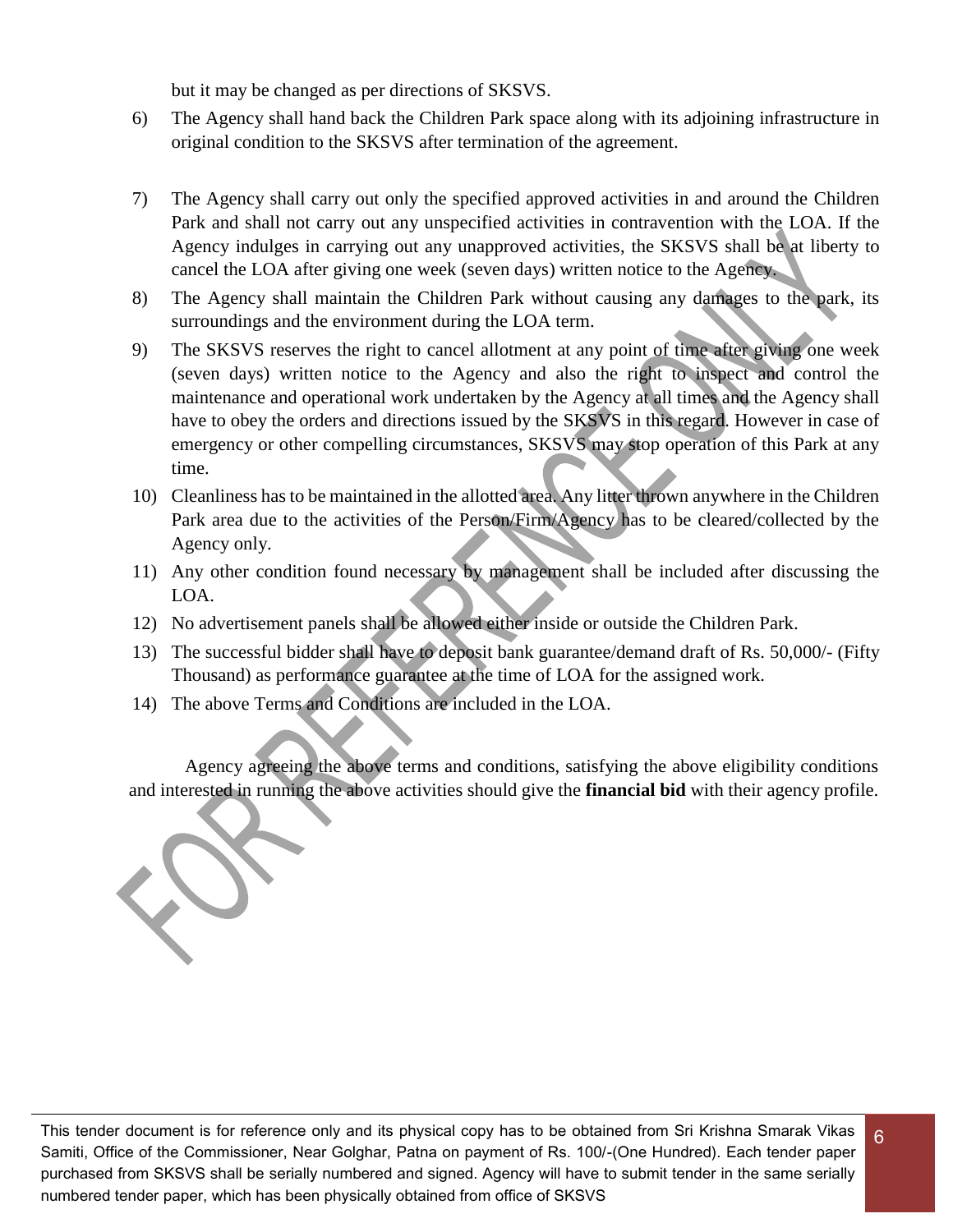# **12. Technical Bid**

### **Particulars of the Company/ Firm (Please submit along with documentary evidence)**

A bidder shall submit Technical Bid and Financial Bid in separate sealed envelopes contained in another envelope containing both the Financial and Technical Bid. A bidder shall not submit more than one bid.

| S.No. | <b>Particulars</b>                                                                                                                     |                      |
|-------|----------------------------------------------------------------------------------------------------------------------------------------|----------------------|
| 01    | Name of the Company/Firm                                                                                                               |                      |
| 02    | Type of the Company whether,<br>Proprietorship,<br>Partnership<br>Etc.                                                                 |                      |
| 03    | Name and Address of the<br>Proprietor/Partners/Directors<br>of the Company.                                                            | (i)<br>(ii)<br>(iii) |
| 04    | Registered Office Address and<br>Telephone / Mobile Number &<br>Email address.<br>Local Contact Address/<br>Telephone / Mobile Number. |                      |
| 05    | Photo copy of Pan Card                                                                                                                 |                      |
| 06    | EMD of Rs. $5,000/$ - (five<br>thousand)                                                                                               |                      |
|       |                                                                                                                                        |                      |

# **Signature of the applicant with Seal**

7